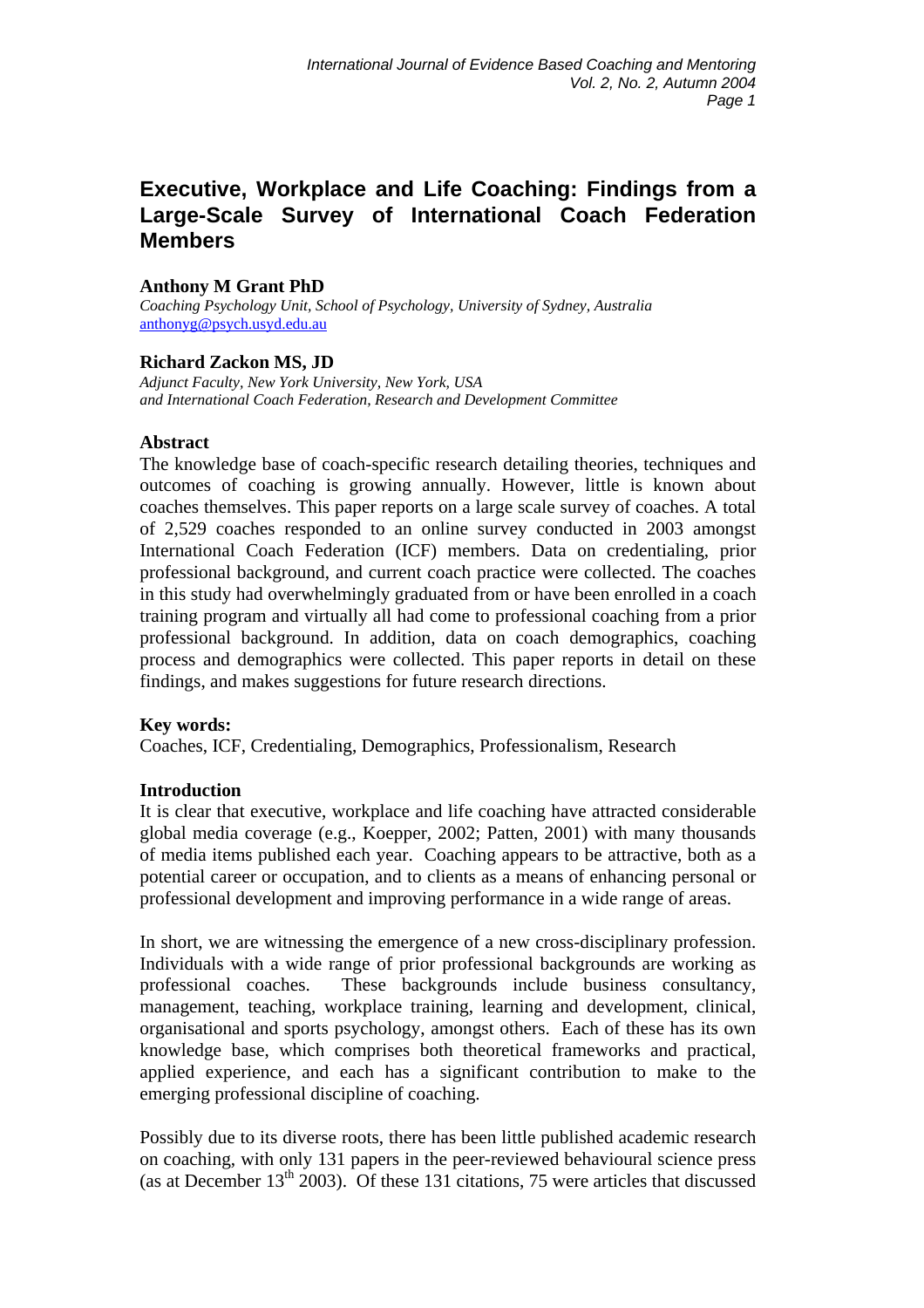coaching, theories of coaching or application of techniques, and there were 56 empirical studies. The majority of empirical investigations are uncontrolled group or case studies (Grant, 2003). Of the 56 empirical studies, 33 were doctoral dissertations. Clearly, although anecdotal reports of efficacy abound, there is scant academic research about the effectiveness of coaching or professional coaching *per se*.

The peer-reviewed coaching-specific literature dates back to 1937 (Gorby, 1937) with most of the literature focusing on the process of coaching in organisations. There are several different research trends over time. The first research trend involves descriptive reports of internal coaching in organisations, with managers or supervisors acting as coaches to their subordinates and staff. This is most clearly evident in the literature between 1937 and the 1960s and it continues through to the present day. Then, the late 1960s saw the beginnings of more rigorous academic research in the form of doctoral dissertations with a continuing focus on internal organisational coaching. The beginning of the 1990s saw levels of doctoral research accelerate and empirical coaching research began to gather momentum. Most recently we have seen the emergence of literature aimed at the professional external coach.

However, very little is known about coaches themselves or about the coaching industry. There have been claims that there are tens of thousands of coaches in the USA (e.g., Capuzzi Simon, June 19, 2003), and over 50,000 globally (e.g., Hyatt, 2003). But in fact such statements are at best guesstimates. Further, there have been very few studies that have sought to develop a profile of professional coaches or to track trends in professional coaching.

Some of the past studies include Creane (2003) who investigated clients' perceptions of the coaching experience, and Wasylyshyn (2003) and Fanasheh (2003) who examined what qualities and prior experiences executive clients value in a coach. Issues of coach competencies have also been discussed (e.g., Brotman, Liberi, & Wasylyshyn, 1998).

However, fewer studies have examined the characteristics of coaches themselves. In one study (Gale, Liljenstrand, Pardieu, & Nebeker, 2002) an on-line survey was conducted which examined issues such as client acquisition, contracting, coaching practices, outcome evaluation, philosophical issues, and demographics, using a total of 40 main items. In Gale et al. (2002) 5,500 professional coaches from the International Coach Federations (ICF), Professional Coaches and Mentors Association (PCMA) and The Executive Coaching Forum (TECF) and Coaching.com were invited by email to complete an on-line survey. Twenty-four percent (1,338) of these completed the survey. To the present study's authors' best knowledge, the report of Gale et al. (2002) has not been published.

Although such prior work has laid a foundation, clearly more research is needed. This is important as we know little about coaches' prior professional backgrounds, their modes of practice, ability to gauge mental health issues in their clients, rates and fees, training or commitment to on-going professional development, and these are key issues as professional coaching continues to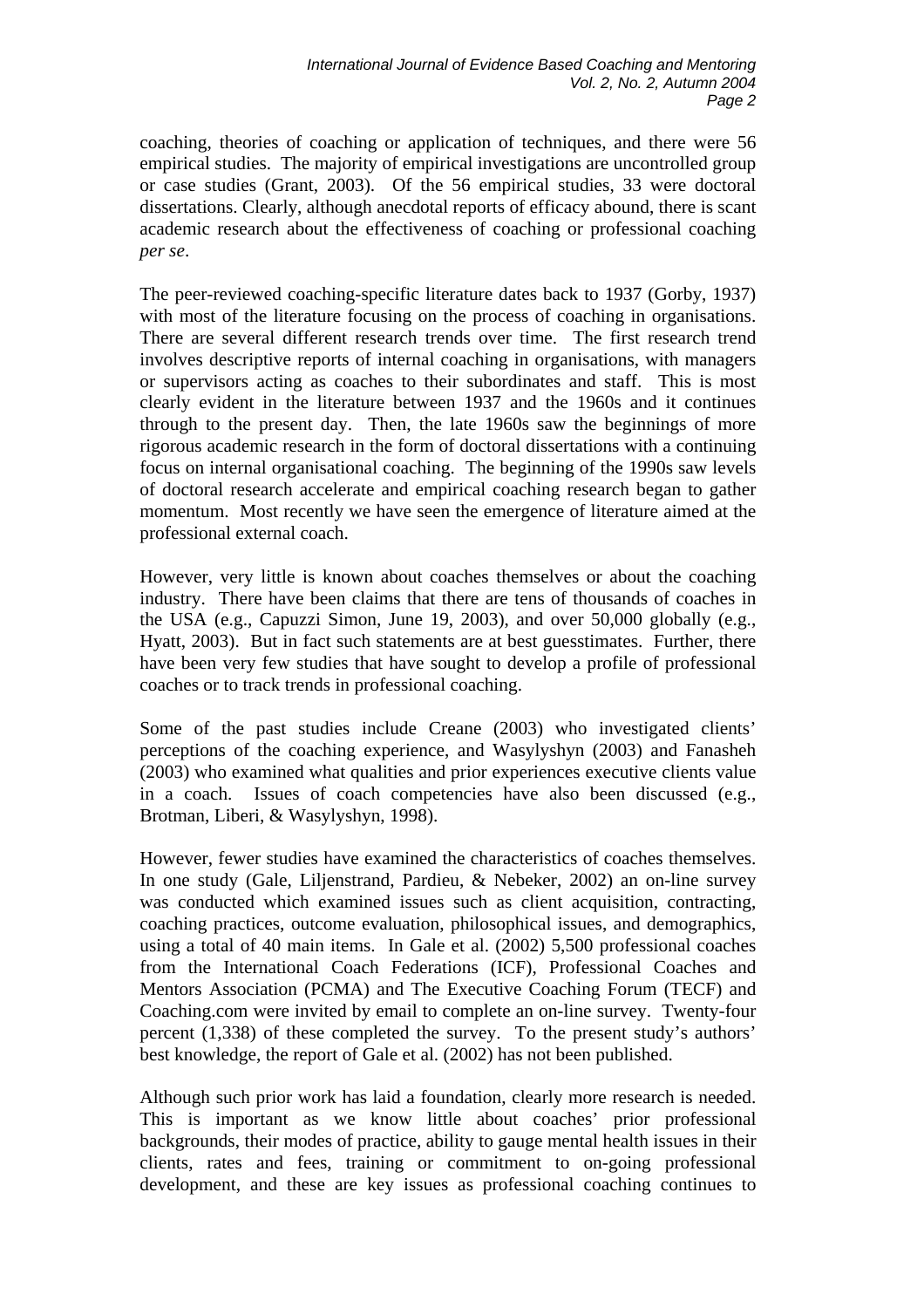develop. It is this context that makes the present study an important and welcome initiative.

### **Method**

Six key broad areas of issues relating to:

- a) *coaching professionalism* credentialing, training etc.
- b) *respondents' coaching career* prior professions, length of time working as a coach etc.
- c) *coaching processes used* telephone vs. face-to-face coaching, length of session etc.
- d) *coaching practice –* number of clients, techniques for generating new clients, fees etc.
- e) *client profiles* life coaching or executive coaching etc.
- f) *demographics* gender, age, education etc were identified as being foci of interest.

Members of the Research and Development Committee of the ICF and the Coaching Psychology Unit at the University of Sydney initially developed a battery of question items which reflected the above six categories. These initial items were then examined by a number of experienced research professionals from both academic and industry backgrounds and evaluated for relevance, conciseness and clarity. As a result of this iterative process a total of 76 final multiple choice and qualitative short answer questions where selected for the survey.

Data were collected online using www.SurveyMoneky.com as the survey platform. Pilot studies were conducted in September and October 2003 to ensure that the web site was operational and error-free, and the survey was actually fielded from October  $14^{th}$  to November  $13^{th}$  2003. The survey took between 15 and 20 minutes to complete.

Respondents were recruited from the membership database of the ICF. Initial emails inviting members to take part in the survey were sent to all members beginning October 14, 2003. Two follow-up emails were sent. Respondents were promised a free copy of the report in return for completing the survey.

# **Sample**

The present study was limited to coaches who were ICF members, and this should be born in mind when interpreting the results. One advantage of restricting the survey to ICF members is that the availability of an established sample frame, the ICF membership list, allows for comparison of respondents with non-respondents and this provides one method of authenticating the results of the study. It is intended that future surveys will draw on a sample base that extends beyond the ICF. Details of numbers of respondents are as follows:

There was an initial 6,512 email addresses of ICF members on the ICF database and this formed the sample frame. Of these there were 6,443 useable email addresses that could be sent out. Of these 6,443 there were 290 undeliverable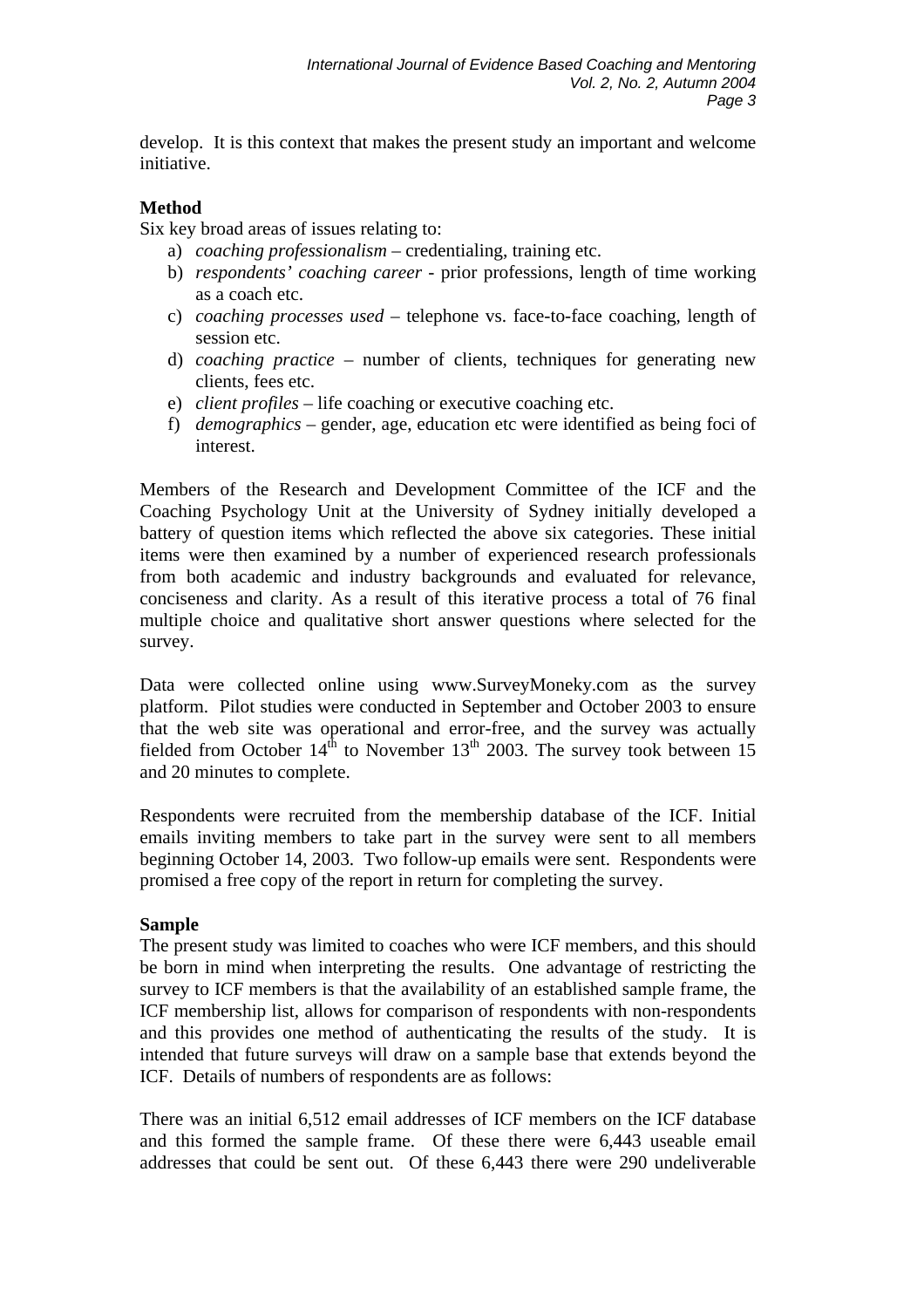emails, leaving a total of 6,153 delivered emails. This represented 95.5% of the total sample frame.

There were a total of 2,529 respondents. This is a response rate of 41.1% and of these 89.4% completed the entire survey - an excellent response rate for such surveys (Bickman & Rog, 1998) and greater than Gale et al. (2002) survey. The sample was comprised primarily of professional coaches  $(N = 2,314; 92.3\%)$  with 192 (7.7%) declaring that they were not professional coaches – 23 respondents did not answer this question.

To ensure that the respondents were representative of the ICF membership base, an internal cross-referencing check was conducted. Sample survey responses were compared to known ICF membership information on the following criteria: country and state of origin, ICF coach credential held, years of ICF membership and attendance at the ICF Conference.

The geographic distribution of the sample is quite close to that of the ICF membership (in parentheses). United States 66.8% (66.2%), United Kingdom 8.8% (8.2%), Canada 8.9% (7.9%), Australia 5.1% (5.1%), Other Europe 6.4% (7.5%) and all other 4.0% (5.1%). Non-English speaking countries accounted for 8.9% of the sample despite representing 10.8% of ICF membership, an underrepresentation of about 18%.

Respondents reporting that they hold an ICF credential were over-represented by about 78%. The comparison of survey and membership are as follows: Associate Certified Coach (ACC) 3.5% (1.2%), Professional Certified Coach (PCC) 8.4% (4.8%) and Master Certified Coach (MCC) 7.1% (4.6%).

There are three categories of ICF certification, and readers may not be familiar with these. An Associate Certified Coach (ACC) credential requires the completion of 60 hours of coach-specific training hours and 750 hours of client coaching. A Professional Certified Coach (PCC) credential includes completion of 125 hours of coach specific training and 750 hours of client coaching. A Master Certified Coach (MCC) includes completion of 200 hours of coach specific training and 2500 hours of client coaching.

Years of membership in the ICF reported by respondents varied slightly from ICF membership records. Respondents were overall of slightly longer tenure than ICF membership.

|                      | Survey | Membership |
|----------------------|--------|------------|
| Less than 1 year     | 34.5%  | 46.4%      |
| Between 1 to 2 years | 21.7%  | 18.5%      |
| Between 2 to 3 years | 17.9%  | 13.1%      |
| Between 3 to 5 years | 16.3%  | 15.0%      |
| More than 5 years    | 9.5%   | 7.0%       |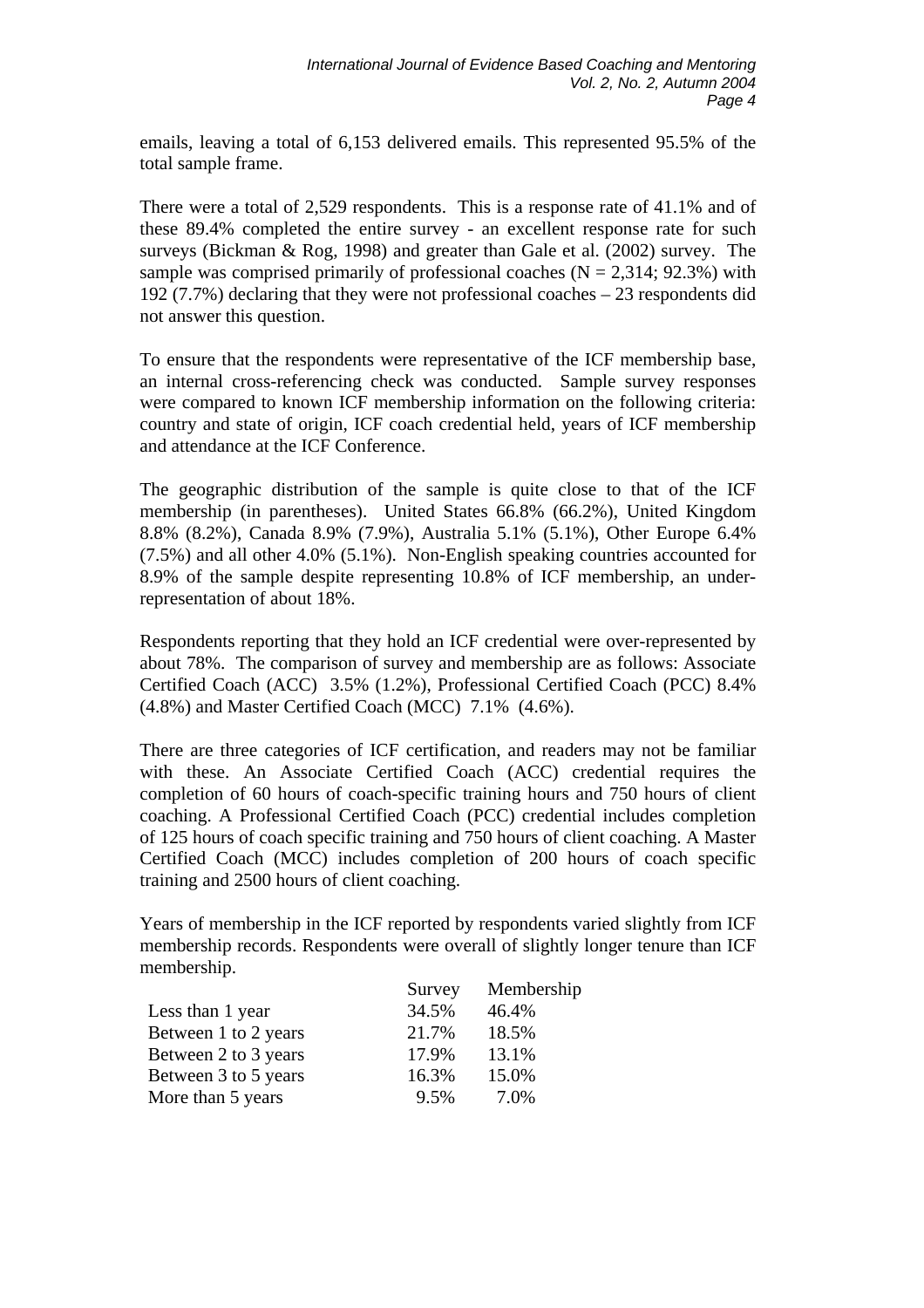# **Results and Future Research Recommendations**

Please note that not all collected data is reported here and responses to openended questions are not included in this analysis.

# *1. Coaching Professionalism*

Credentialing and appropriate coach-specific training are cornerstones of professionalism. Most coaches in this survey claim to hold some credential (57.3%), although only a minority of coaches currently hold an ICF credential (19.0%). Nearly half the coaches in the survey report they are currently working towards an ICF credential (49.3%). Very few coaches neither hold a credential nor are seeking an ICF credential (17.7%) Of those who have received a Professional Certified Coach certification, most have done so after 2001 (50.3%)

Coaches in this study had overwhelming graduated from or have been enrolled in a coach training program (90.3%.), with the majority having graduated (71.7%). Most are graduates of an ICF accredited training program (70.3%). The most frequently cited include, "Coaches Training Institute" (25.8%), "Coach U Certified Graduate Program" (21.6%), and "Corporate Coach U International"  $(6.0\%)$ .



A substantial number of coaches in the study had not graduated from any program (28.3%) while some have never been enrolled (9.7%). 34.2 % indicated they are or have been enrolled in non-ICF programs, the most common by far being the Coachville School of coaching (16.3%). Over a 12 month period, the majority of coaches surveyed had engaged in at least 30 hours of coach-specific training (58.5%), with 18.5% receiving less than ten hours.

Many coaches had specific training of 11 or more hours in mental health issues (40.1%). This training was mainly in the format of professional development workshops or programs (40.4%).

As would be expected in this study, the vast majority of coach respondents report being members of the International Coaching Federation (ICF; 92.4%), and 54.7%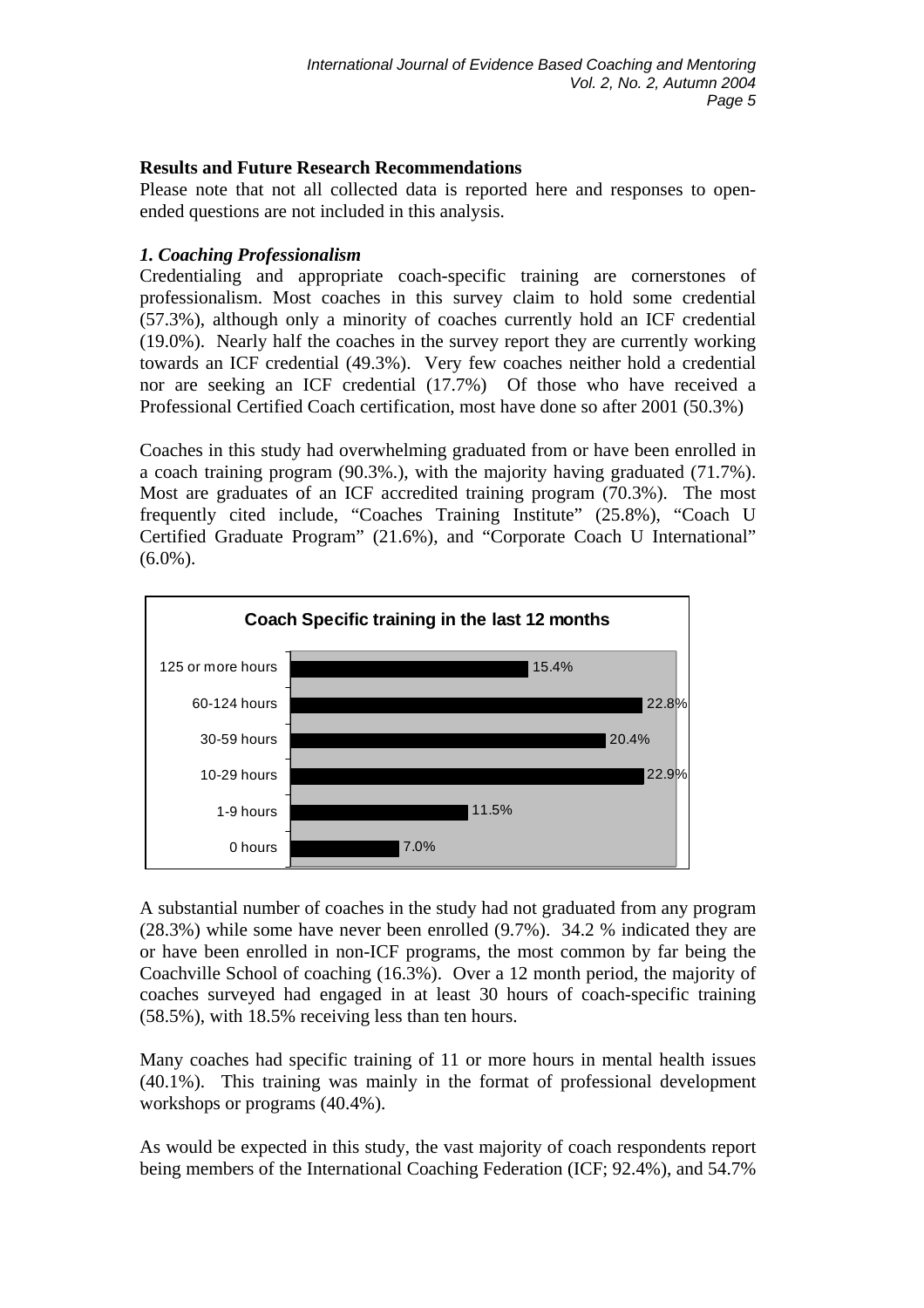belong to ICF local chapters. The ICF is also considered to be the primary coaching organisation for the majority of respondents (56.3%), although many coaches have been members for less than a year (34.2%). Most coaches have not been involved with the ICF in an official or volunteer capacity (67.6%), and a minority report participating in the ICF Coach Referral Service (44.6%). There is not as much interest in ICF virtual chapters (5.7%) or special interest groups (10.0%). Many coaches have not attended a local or virtual chapter meeting in the past year (39.6%) or an ICF conference ever (62.3%). The majority of coaches were not aware of the 2003 ICF Coaching Research Symposium (58.2%), despite a reminder in the recruitment letter. Most did not intend to go to the 2003 ICF conference (68.3%).

Many coaches currently pay to receive coaching (45.1%) or have done so in the past (41.3%).

Future research should further investigate the skills of coaches in recognising and referring clients with mental health issues, and this is important given the current controversies over the boundaries between coaching and psychotherapy (Berglas, 2002; Naughton, 2002). It may also be informative to investigate the knowledge and skill base on which coaches who have not completed coach-specific training base their coaching practice.

# *2. Coaching Career*

Professional coaching is an emerging cross-disciplinary practice (Grant, 2003). The study finds that virtually all coaches have come to professional coaching from a prior professional background (99.9%). Before becoming coaches, many respondents were engaged in other careers as consultants (40.8%), executives (30.2%), managers (30.8%), teachers (15.7%), and salespeople (13.8%). Interestingly, in this sample 18.8% of respondents had backgrounds in the helping professions of social work (4.1%), psychology (4.8%) or counselling (12.7%).

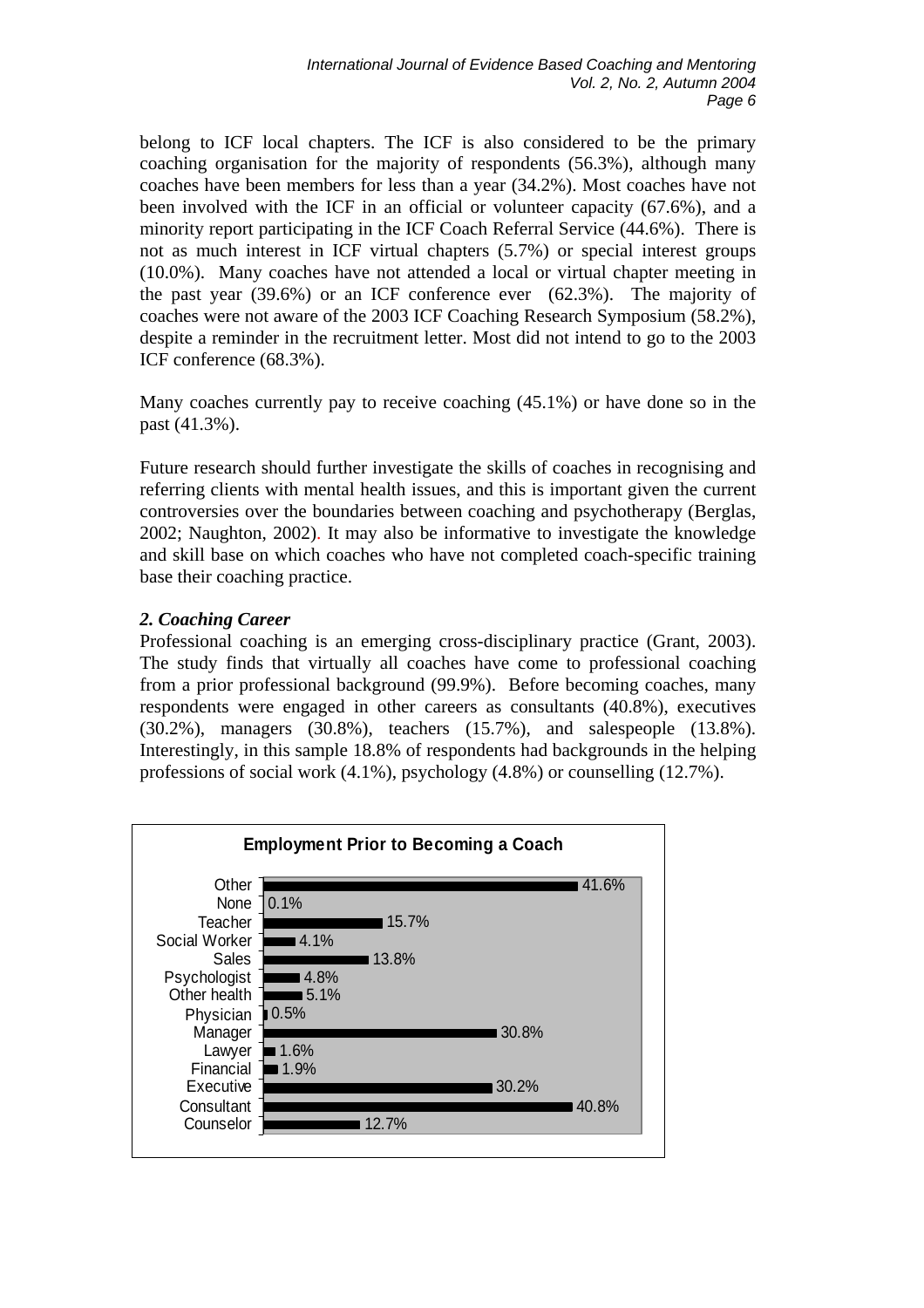As regards the amount of time respondents spend coaching, approximately half of respondents practice on a full-time basis (51.7%). In addition to their coaching practices, coaches also work as, for example, consultants (33.7%), teachers  $(6.7\%)$ , counsellors  $(5.2\%)$ , and managers  $(5.1\%)$ . It is interesting to note that only 13.1 % of coaches do not engage in any other occupation. .

Possibly reflecting the part-time nature of many coaches and the relative recency of many coaching practices, annual personal incomes from coaching activities before tax tend to be less than US \$30,000 (52.5%), with 32.3% under US \$10,000. Almost half the respondents report their coaching businesses have been established for less than two years (47.9%). Coaches have typically been earning money as a coach for 2 to 5 years (29.7%), with 44.2% for an even briefer period of time Overall, 93.6% of coaches are pleased they became a professional coach, 78.1% are very pleased

Future research should investigate the relationship between non-coaching activities and respondents' coaching practice. It may be that these respondents are adding coaching services to their existing professional services It will also be informative to investigate how coaches' prior professions and training impacts on their coaching practice, and this would be a useful focus of future research. Details of prior occupations subsumed under the heading "other" can be found in Appendix 1.

# *3. Coaching Processes*

Coaches primarily work with clients on a local (68.5%) and national level (72.9%) rather than internationally (2.0%). Individual coaching sessions are generally 30 minutes – one hour in length (59.2%), and the majority of coaches work with their clients three times a month (39.0%). Typically, a coach will work with a client between three to six months (33.2%) or six to twelve months (33.2%), although 53.2% work with their client for longer than six months.

Coaching is primarily conducted over the phone (63.0%), followed by in-person (34.3%) and electronic means, e.g. e-mail (1.4%). Overall, most use electronic means, at least sometimes (63.6%). Typically, a coach will work with a client between three to six months (33.2%) or six to twelve months (33.2%), although 53.2% work with their client for longer than six months.

Coaches typically spend between five to ten hours per week in actual coaching time with clients (31.9%), with 34.5% spending less and 33.5% spending more. Over the past year, coaches have averaged four to six clients per month, (30.4%), with 22.4% having three clients or fewer.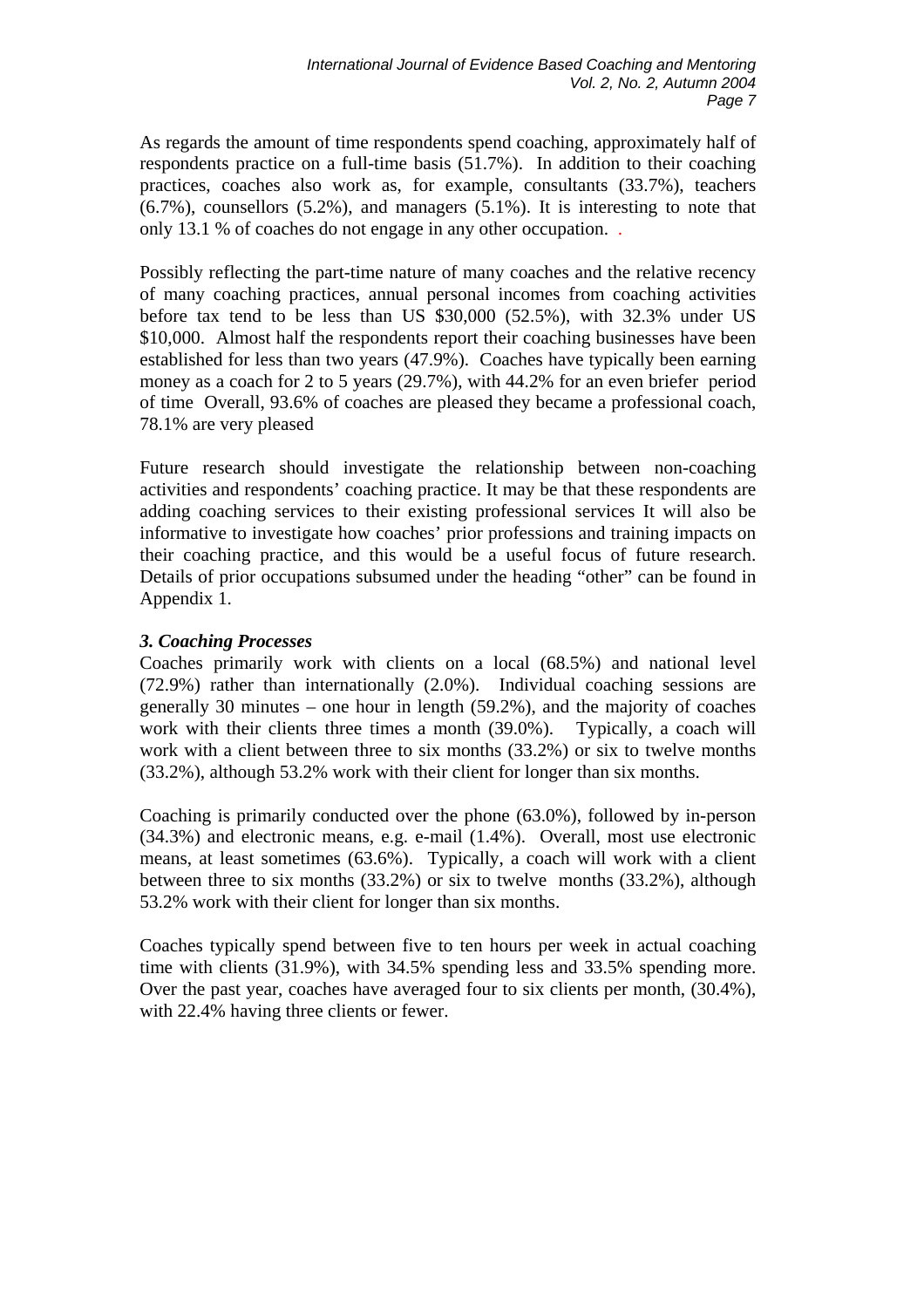The clear majority of time spent by respondents in coaching-related activities is one on one coaching (97.4%), but also involves conducting workshops and seminars (63.4%), public speaking (52.1%), and group coaching (48.2%).



Future research should investigate why coaches choose phone coaching over face to face coaching. In addition, the effectiveness of phone coaching compared to face to face coaching should be investigated. One other interesting avenue might be to explore the differences between short term and long term coaching engagements, in terms of the coach/client relationship and the types of goals and outcomes, and in doing so increase our knowledge of what makes for effective coaching processes.

# *4. Coaching Practice*

The majority of coaches consider themselves to be self-employed and sole practitioners (73.7%). Of the small number of coaches that are self-employed but have others working for them  $(5.3\%)$ , most do not have more than one employee engaged in coaching practice. A fraction of self-employed coaches have five or more employees acting as coaches (0.9%), which may indicate a large client base, compared with other sole practitioners.

Following the start of their company, over half the coaches had ten paying clients within a year (52.1%), typically within six to twelve months (27.4%). A large number of coaches report that they do not yet have ten clients (26.2%). Coaches primarily price their services on a monthly basis (58.8%).

As regards practice building; coaches tend to identify their client prospects as individual professionals and executives (41.9%), and the most useful means of finding new clients appears to be through referral, whether from other professionals (42.1%) or, more likely, from clients (57.6 %). Offering a free coaching session is considered an effective practice building tool (32.6%). However, on a monthly bases most coaches spend less than \$100 on marketing coaching related activities (58.9%), and between 11- 20 hours (27.7%) or 6-10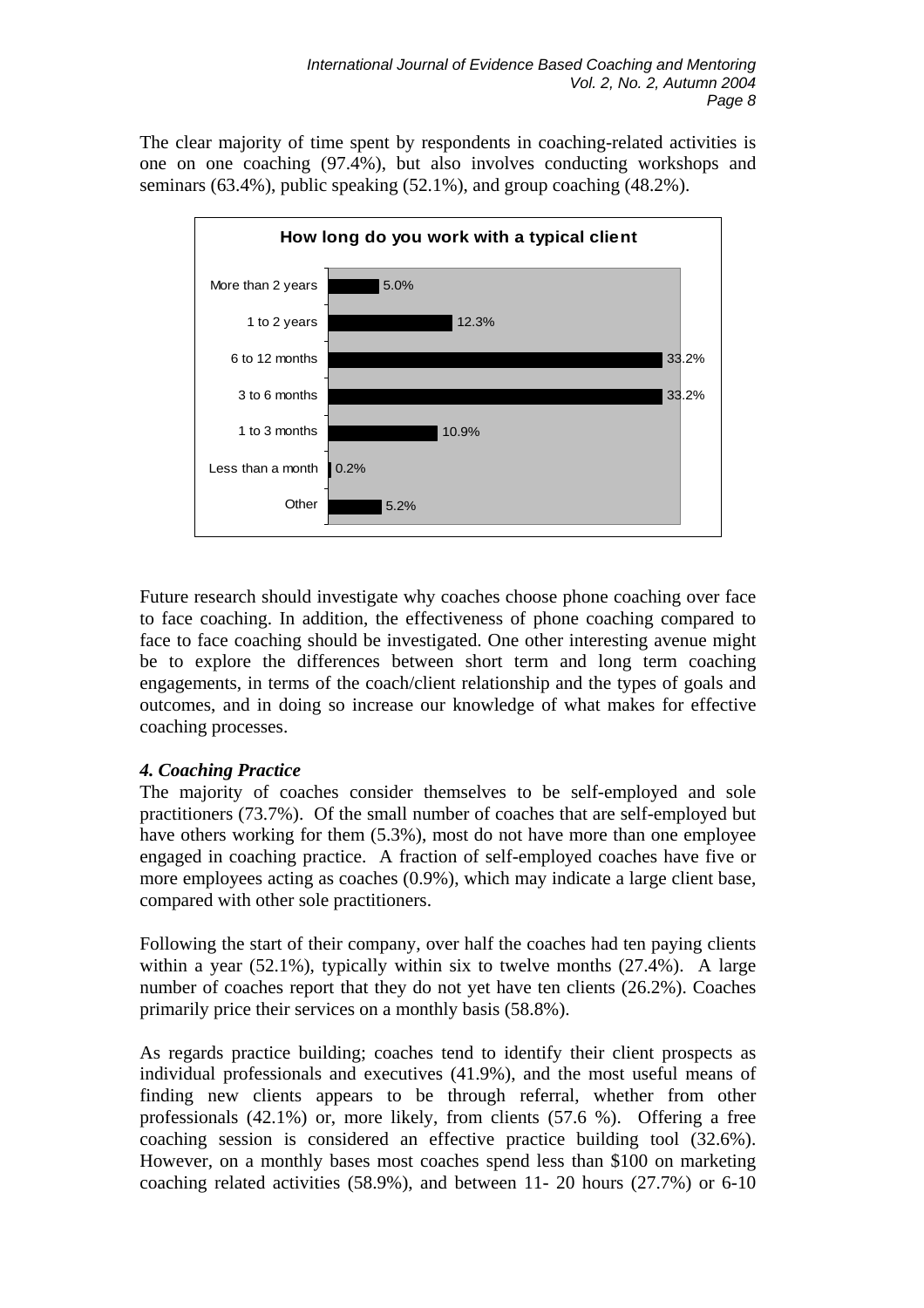hours (25.9%) on coaching business-related activities, including marketing, professional development, and business administration. The majority of coaches have worked with clients on a sliding scale (52.5%) or *pro bono* (59.3%), but not on a barter basis (47.1%).

Typical hourly rates vary. Twenty-seven percent of coaches in this study are charging between US\$100 and US\$ 149, with 18.7% charging between US\$150 and US\$ 199. The top fees of US\$ 300 plus are changed by 10.3%, 13.9% are charging between US\$75 and US\$99, 9.8% charge between US\$50 and US\$ 74, and 2.3% are charging under US\$50. A small minority of coaches (2.2%) preferred not to say how much they charged.

Future research could investigate the characteristics of successful coaches, and attempt to determine if such characteristics can be developed through a training or mentoring program. It is disturbing to note that most coaches do not carry business liability insurance (68.9%), and it may be useful for the ICF and other professional bodies to raise awareness of the importance of appropriate professional indemnity insurance.



# *5. Client Profiles*

The majority of coaches in this survey work with individuals rather than companies. Coaches typically work with adults aged 18-64 (88.0%), and those clients are most often women (73.9%). There are three types of clients on which coaches rarely concentrate: adolescents under 18 (86.7%), the elderly over 65 years (74.2%), and students over 18 (70.6%). Clients are typically managers (46.9%), executives (45.9%), entrepreneurs (35.1%), owners of small business (30.1%) and professionals in private practice (28.1%).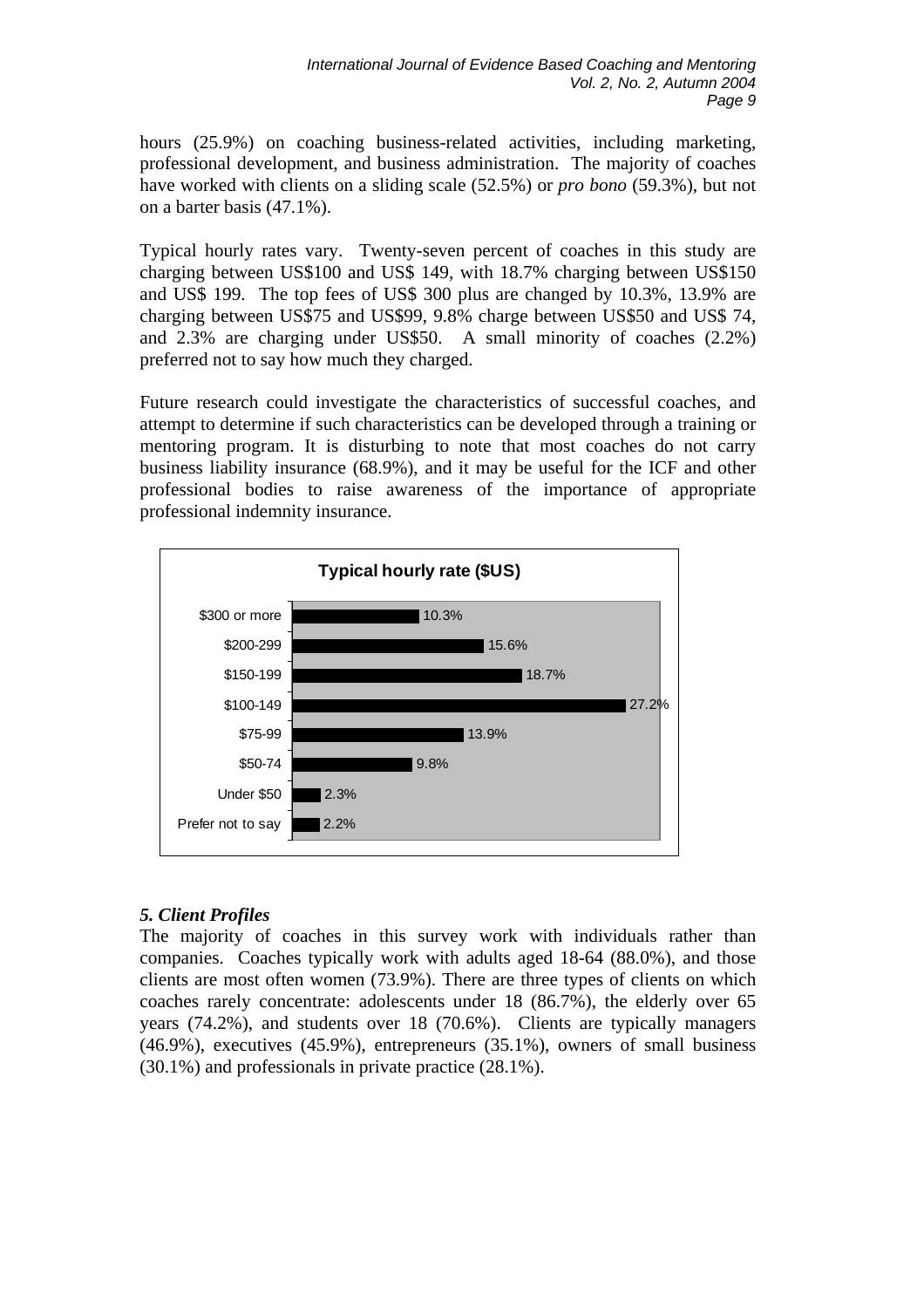

When measured as "ever coach", the popularity of practice areas rank as follows: Career coaching (96.7%), personal/life coaching (96.6%), small business coaching (80.6%), corporate/executive coaching (77.2%), non-profit organisational coaching, (55.6%) and internal coaching (48.1%). When measured as "coach often or very often", the rankings vary slightly: Life/ personal (69.7%), career (41.1%), corporate/executive (39.7%), small business (22.3%), internal (15.5%) and non-profit organisations (8.1%).

Among those who "often" or "very often" coach in the more popular practice areas, the top three issues and situations include: Career - career transition (22.6%), big career decisions (17.6%), decision to leave a corporate job (15.9%); Personal/life: clarify and pursue goals (69.6%), values (57.9%), living a balanced life (57.5%); Small business - increase sales or revenues (23.2%), marketing products and services (21.3%), improving customer relations(16.7%); and Corporate or executive - leadership development (45.2%), transitions and change management (25.4%), team building (24.3%). Coaches of non-profits typically work in education (35.7%), health care (32.8%) and philanthropic organisations (27.0%). Internal coaches typically work at companies with fewer than 25 employees (78.7%).

In general, coaches are not adept at evaluating the impact of coaching. Only 31.8% of coaches use client satisfaction surveys "often". The most used measure of effectiveness used by the respondents is informal client feedback (55.3%). Although most coaches claim to use some quantitative measures (61.9%), only a few use them often (19.1%).

Future research should include rigorous evaluation of return on investment (ROI) for coaching interventions. Virtually all the coaching-related ROI analyses to date have been conducted by coaching providers themselves, with the findings used as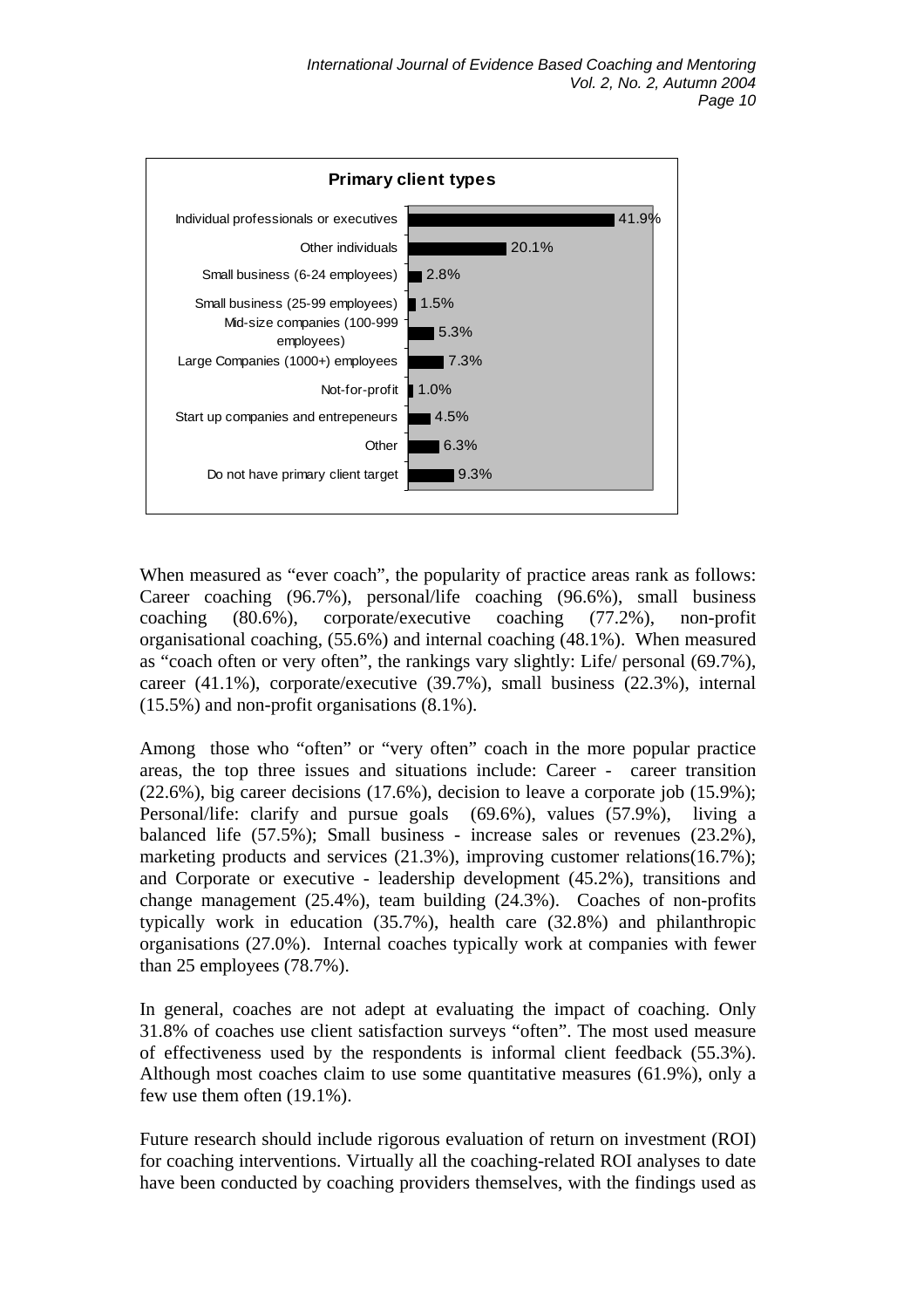marketing materials. Far more independent research is needed. In addition, based on this sample, coaches clearly need to improve their assessment of their coaching engagements. Professional coaching associations may want to consider including explicit training in evaluation processes as part of the core coaching competencies, and as an essential part of any accredited coach training program.

# *6. Coach Demographics*

Most respondents were female (73.1%), and the most common age group of respondents was between 45-54 years of age (41.8%). None were under 25 years old, and only 6.0% under 35. Age appears to be no liability for coaches.

The majority of coaches in this study reside in the United States of America (66.8%), followed by Canada (8.9%) the United Kingdom (8.8%) and Australia (5.1%). Overall, 91.4% of coaches come from English-speaking countries, although there is probably some bias due to the questionnaire only being in English.

Within the individual states of the United States, California has the highest number of coaches (18.2%), followed by New York (8.1%), Colorado (6.3%), and Texas (5.5%)



The coaches in this study are overwhelmingly college educated (85.9%). The majority of coaches have a post-graduate degree (55.3%) with 10.8% holding a Doctorate or Professional degree.

We recommend that, in order to develop solid foundations for a future profession of coaching, professional bodies should encourage a wide range of both private and state colleges and universities to develop and offer doctorate programs in coaching. Furthermore, professional coaching bodies should actively encourage professional coaches to become tertiary qualified in coaching-specific degrees,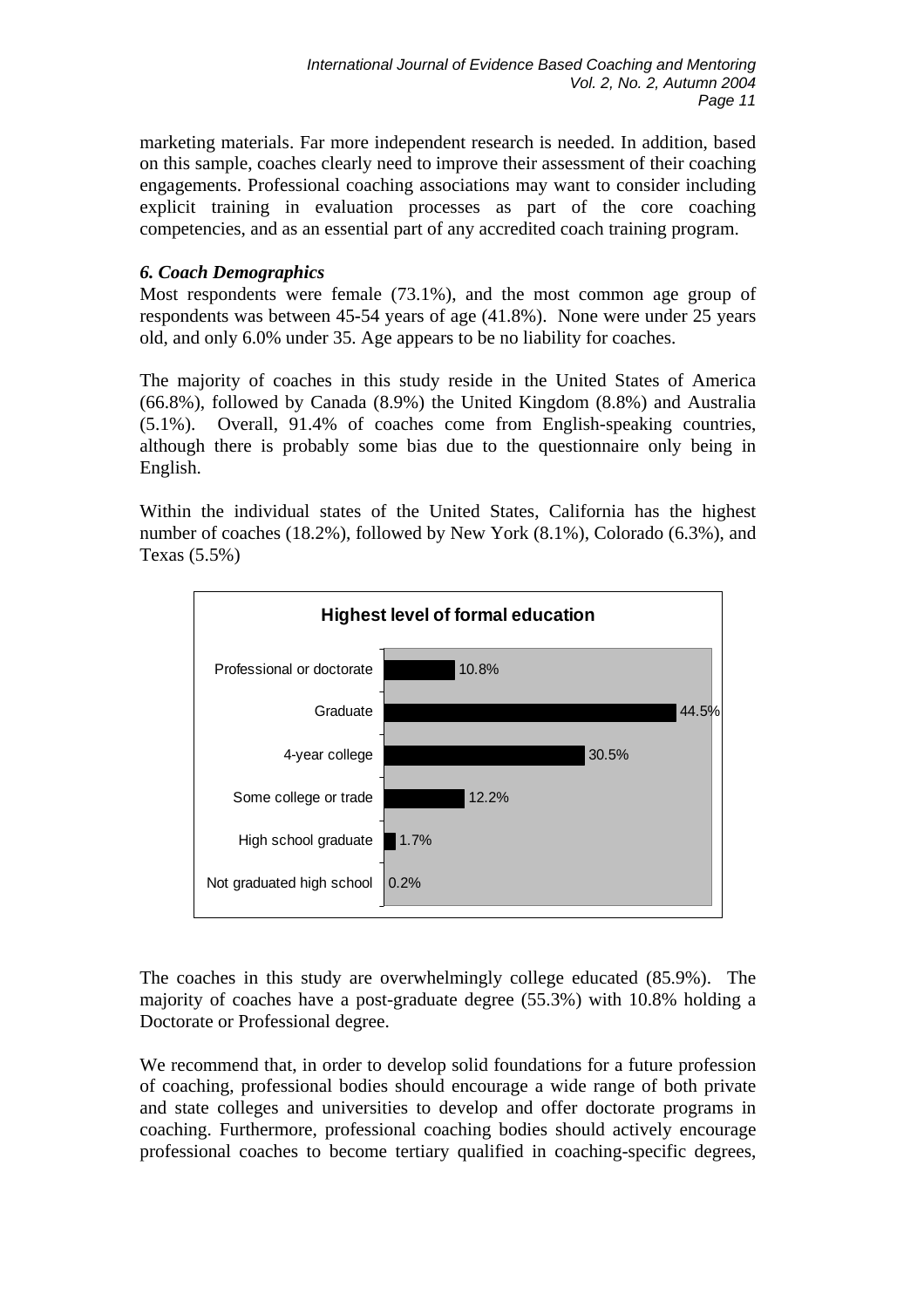possibly through the awarding of specific prestige credentials or scholarship programs.

### **Concluding Comments**

Coaching is an emerging cross-disciplinary profession. As such it is vital that a common knowledge base about coaching be developed. To date there has been little coaching-specific literature and not much is known about coaches or the coaching industry in general. Professional and industry associations have an important role to play in fostering the development of such knowledge and sponsoring high quality coach-specific research.

Indeed, this study confirms the cross-disciplinary nature of professional coaching. This study has found that coaches come to professional coaching from a number of prior professional and occupational backgrounds. This diversity is both strength and a liability. The diversity of prior professional backgrounds means that the emerging profession of coaching has the opportunity to draw on wide range of theoretical and methodological approaches to coaching. However, this diversity also means that defining the field of coaching is fraught with complexity. Furthermore, each subgroup of coaches may perceive "their way" as being the "right way", dismissing other approaches as non-coachlike, irrelevant or ineffective.

The challenge for coaches will be to genuinely welcome such diversity and draw on each other's perspectives and knowledge frameworks, instead of splitting into in-groups and out-groups. One important issue relates to defining standards and competencies that transcend prior professional backgrounds, ideologies and individual commercial agendas. Much work has been done on these issues by professional bodies including the ICF, the European Mentoring and Coaching Council and the International Association of Coaches amongst others. This work must continue and jointly agreed standards will form the basis of a genuine profession.

It can be reasonably expected that the relationship between coaching and psychotherapeutic mental health interventions will become increasingly controversial. Thus it will be important to further investigate the skills of professional coaches in recognising and referring clients with mental health issues, and if necessary recommend additional training processes. Conversely, some psychotherapeutic mental health service providers are repackaging their services as coaching. We must be careful that the lines between psychotherapeutic mental health interventions and coaching become more, not less, distinct. Confusion as to the boundaries between professional coaching and the treatment of mental health issues such as anxiety, stress or depression does not serve either the consumer of mental health services or the professional coach. Both professional coaching bodies and mental health associations have an ethical responsibility to address this issue.

Just as we need greater clarity about the differences between mental health interventions and coaching, we also need clarity about the differences between the work of consultants, professional certified accountants and business coaches. In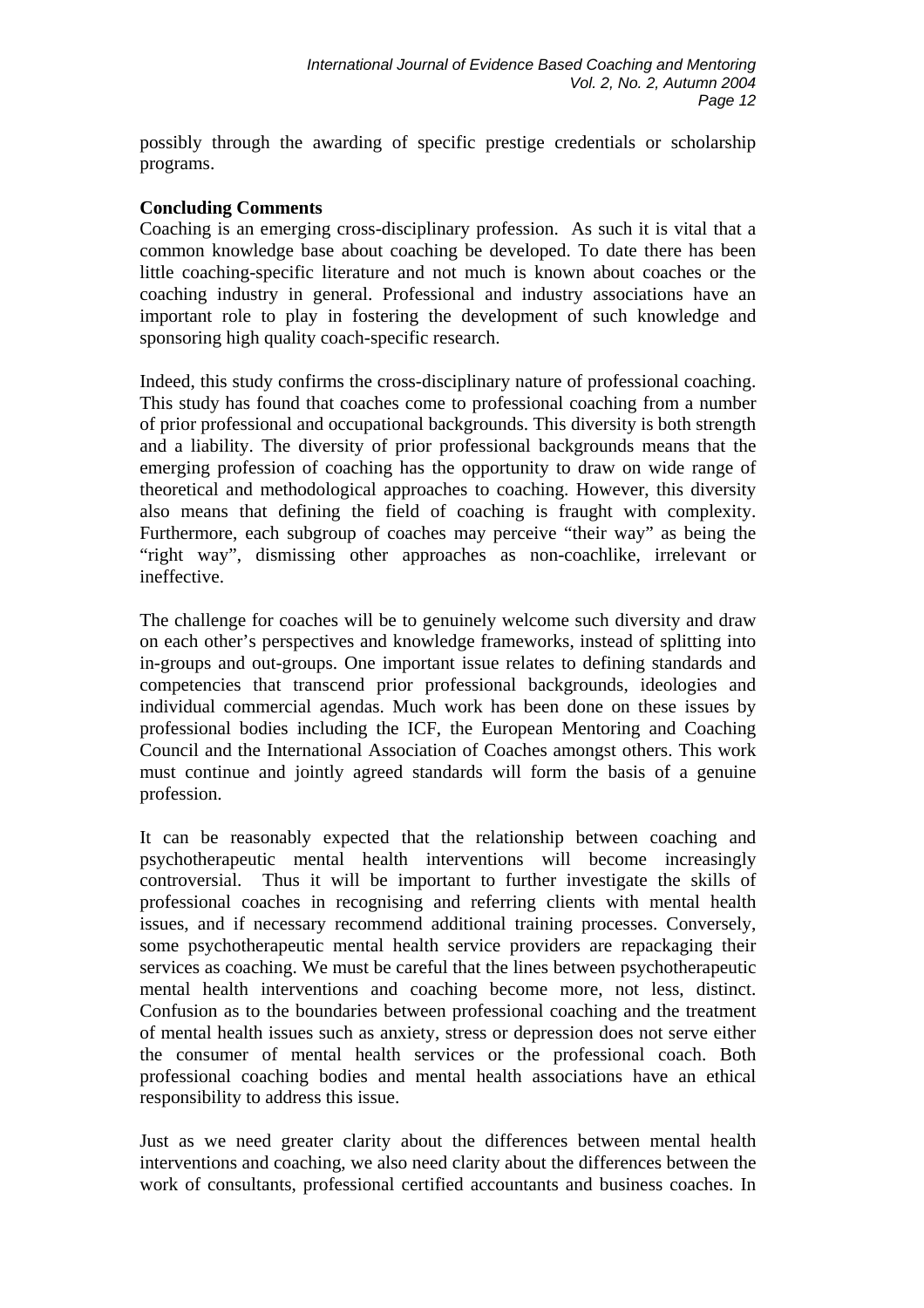contrast to the role of the professional certified accountant or consultant where the emphasis is on giving advice on business strategy, legal requirements and accountancy systems, procedures and the like, the business coaching relationship is a highly interactive collaborative partnership focused on reaching personal and professional goals within the context of the business goals and objectives. Here the business coach acts as a change agent, a sounding board and facilitates a structured learning environment for individual and organisational development (Worldwide Association of Business Coaches, 2004).

However, the boundary between these different modalities is unclear, and there have been reports that some coaches are giving business-related consultancy-type advice which is inappropriate or which they are not qualified to give (Walker, 2004). On the other hand, some business consultants and professional certified accountants are simply rebranding their services as coaching when they are simply acting in their regular occupational roles. Future research should investigate these issues.

We believe that professional coaching is a dynamic and vibrant emerging discipline with a distinct flavour and methodologies of its own. Clearly professional coaching bodies and associations have a crucial role to play in fostering the research that is a foundation of professionalism. The present study has added to our understanding of contemporary professional coaching and the work and backgrounds of the coaches themselves. In doing so this study has hopefully furthered the movement towards the professionalisation of coaching.

### **References**

**Berglas, S.** (2002). The very real dangers of executive coaching. *Harvard Business Review* (June), 87-92.

**Bickman, L.**, & Rog, D. J. (Eds.). (1998). *Handbook of applied social research methods*: (1998). xix, 580pp.

**Brotman, L. E., Liberi, W. P., & Wasylyshyn, K. M**. (1998). Executive coaching: The need for standards of competence. *Consulting Psychology Journal: Practice and Research, 50*(1), 40 - 46.

**Capuzzi Simon, C.** (June 19, 2003). A coach for team 'you' - many who want a winning record in the game of life are skipping the shrink and hiring a life coach instead. *Washington Post*.

**Creane, V. E.** (2003). An exploratory study of personal coaching from the client's perspective. *Unpublished doctoral dissertation, California Institute of Integral Studies*.

**Fanasheh, H. A.** (2003). The perception of executive coaching among CEOs of America's top 500 companies. *Dissertation Abstracts International, 64*(03), 736.

**Gale, J., Liljenstrand, A., Pardieu, J., & Nebeker, D.** (2002). Coaching survey: An in-depth analysis of coaching practices: From background information to outcome evaluation. *Unpublished manuscript, California School of Organisational Studies at Alliant International University*.

**Gorby, C. B.** (1937). Everyone gets a share of the profits. *Factory Management & Maintenance, 95*, 82-83.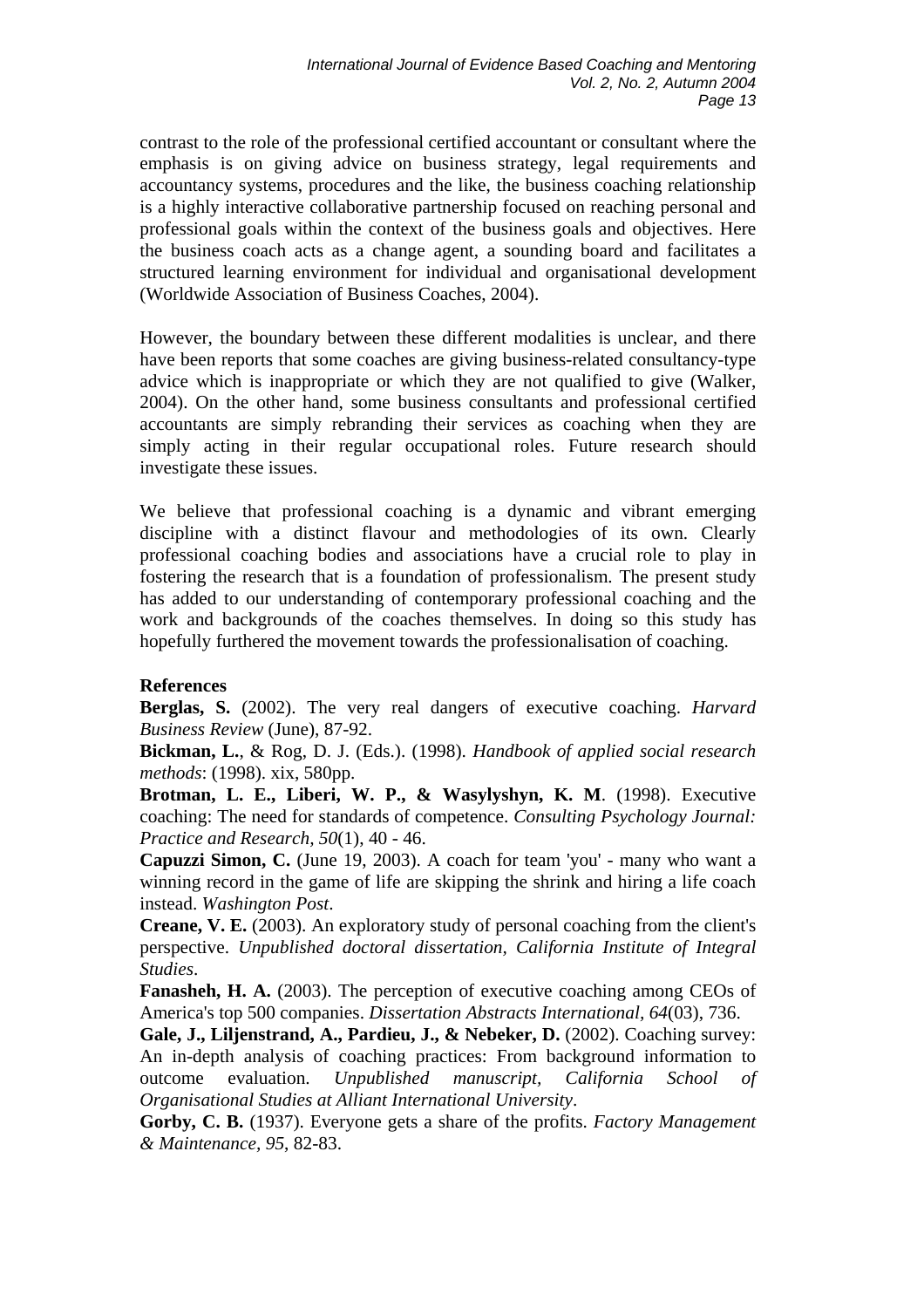**Grant, A. M.** (2003). Workplace, executive and life coaching: An annotated bibliography from the Behavioural Science literature (December 2003). *Unpublished paper, Coaching Psychology Unit, University of Sydney, Australia*.

**Grant, A. M.** (2003). *Keeping up with the cheese! Research as a foundation for professional coaching of the future.* Paper presented at the International Coach Federation Conference Symposium on Research and Coaching, Denver, Colorado USA.

**Hyatt, J.** (2003). The inner game of business: Thomas Leonard built an industry out of the contradictions in himself. *Fortune Small Business*, Retrieved Jan 1st, 2004 from

http://www.fortune.com/fortune/smallbusiness/articles/2000,15114,449263,44920 0.html.

**Koepper, D.** (2002). Be all you can be -- and then some. *New York Times*, 3; Dec 15th.

**Naughton, J.** (2002). The coaching boom: Is it the long-awaited alternative to the medical model? *Psychotherapy Networker, July/August*(42), 1-10.

**Patten, S.** (2001). Worries about work and no play make for stressed out executives. *The Times*, 48; Oct. 27th.

**Walker, J.** (2004). Business-class coaches. *Business Review Weekly, 1st July*, 15- 18.

**Wasylyshyn, K. M.** (2003). Executive coaching: An outcome study. *Consulting Psychology Journal: Practice & Research, 55*(2), 94-106.

**Worldwide Association of Business Coaches** 

http://www.wabccoaches.com/index.htm (accessed 5th July 2004)

### **Appendix I: Other Professions Prior to Coaching**

The following are categorized and tallied from the open-ended responses. Multiple responses were allowed.

| Trainer                                  | 156 | 6.8% |
|------------------------------------------|-----|------|
| Manager                                  | 75  | 3.3% |
| Entrepreneur/Business owner              | 70  | 3.1% |
| Human resources                          | 63  | 2.7% |
| Psychologist/Therapist/Counsellor        | 54  | 2.4% |
| Arts/Entertainment                       | 50  | 2.2% |
| Writer/Journalist/Editor                 | 49  | 2.1% |
| Advertising/Marketing/PR                 | 48  | 2.1% |
| Non-health professional                  | 44  | 1.9% |
| Director                                 | 38  | 1.7% |
| Health professional                      | 37  | 1.6% |
| <b>Organisation/Personal Development</b> | 36  | 1.6% |
| Computer/IT/Web                          | 34  | 1.5% |
| Education/Instructor                     | 34  | 1.5% |
| Facilitator                              | 31  | 1.4% |
| Administrator                            | 24  | 1.0% |
| Executive                                | 24  | 1.0% |
| Engineer                                 | 23  | 1.0% |
| Consulting                               | 22  | 1.0% |